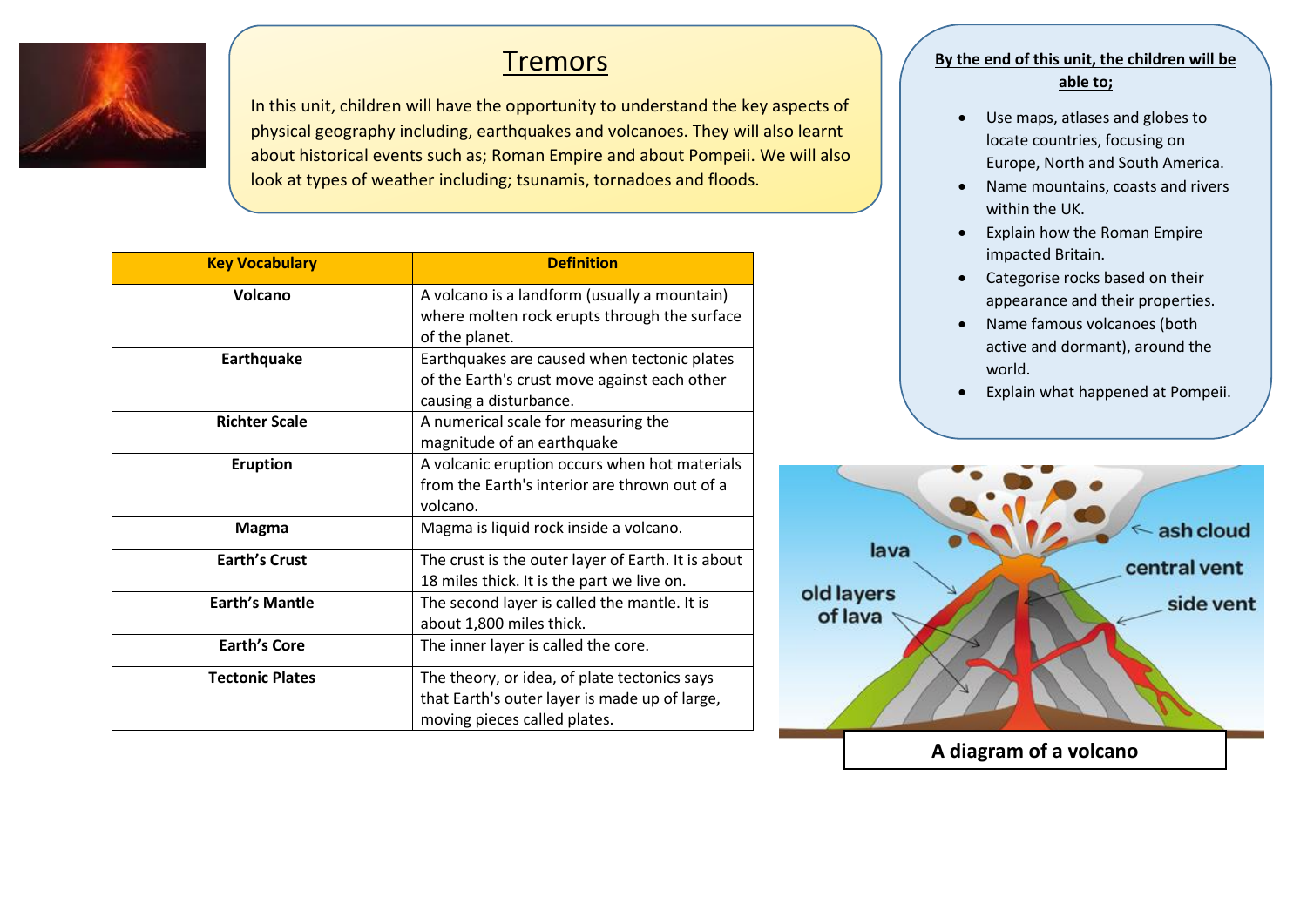## **5 Deadliest Volcanic Eruptions**

#### **Mount Vesuvius**

In Italy in AD 79, this volcano devastated the nearby cities of Pompeii and Herculaneum. Thousands of people are thought to have died and the remains of many people were preserved by the ash. Since then, it has erupted several times, most recently in 1944.

#### **Mount Ruiz**

Mount Ruiz in Columbia, South America, had two destructive eruptions in 1985. A mixture of mud, ash, and water raced down the volcano's slope through river channels. The mud almost totally buried a town 30 miles from the volcano, killing around 25,000 people.

#### **Mount Pelée**

The worst volcanic disaster of the 20th century is considered to be the eruption of Mount Pelée in 1902. It was on the island of Martinique in the Caribbean and it killed around 30,000 people.

#### **Mount Krakatoa**

Another of Indonesia's volcanoes, its eruption in 1883, killed over 35,000 people mainly due to resulting tsunamis. There were a series of extremely violent explosions over a few months and the biggest could be heard more than 2,000 miles away in Australia.

#### **Mount Tambora**

This is one of Indonesia's 100-plus active volcanoes. Its eruptions in 1815 rocked the world with after-effects. It caused disease and harmed the growth of crops in the surrounding regions, and caused climate changes as far away as North America. It killed over 90,000 people.